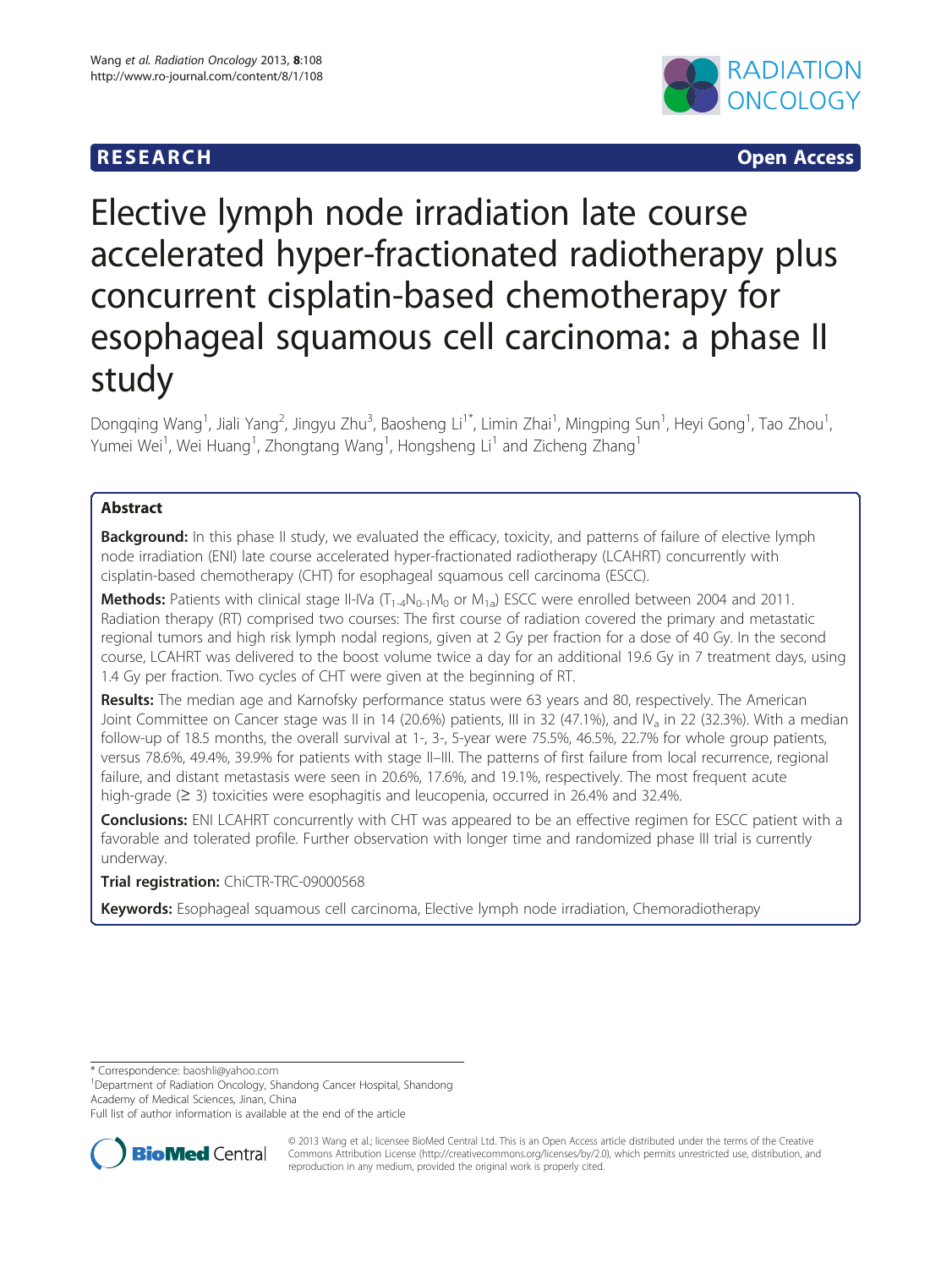# Background

Based on the results of the Radiation Therapy Oncology Group (RTOG) phase III intergroup trial 85–01 and 95–04, the standard therapy for patients with localized esophagus carcinoma selected for nonsurgical treatment is radiation therapy (RT) plus concurrent chemotherapy [1,2]. In RTOG 85–01, combined therapy significantly increased 5-year overall survival (OS) to 26% (95% confidence interval [CI], 15%–37%) compared with RT alone. However, the incidence of local/regional failure and local/ regional persistence of disease was high up to 45.9% [1]. In an attempt to improve these results, RTOG 95–04 increased radiation dose from 50.0 Gy to 64.8 Gy, however, intensification of the radiation dose did not improve local/regional control or survival [2]. Although the reason for the lack of benefit using higher dose is unclear, a significant prolongation of treatment time may have contributed, in part, to this result [2].

Several animal experiments and clinical investigations have shown that accelerated proliferation of surviving tumor clonogen during a standard schedule of RT is one of the major reasons for treatment failure [3,4]. It is postulated theoretically that a shortened irradiation course, still keeping the total radiation dose, or increased dose of radiation delivered in the late course of the treatment would improve local control for esophageal carcinoma by overcoming the deleterious effects of accelerated repopulation. Clinical data from China [5] has shown late course accelerated hyperfractionated radiotherapy (LCAHRT) improved the 5-year OS (odds ratio [OR] = 2.93, 95% CI: 2.15–4.00,  $p < 0.00001$ ) and 5-year local control (OR = 3.96, 95%) CI: 2.91–5.38, p < 0.00001) than standard fractionated RT in the localized esophageal carcinoma. Clinical investigation in nasopharyngeal [6,7] and lung carcinoma [8] also displayed promising treatment outcome.

For esophageal squamous cell carcinoma (ESCC), lymph nodal failure remains a major reason for poor prognosis. Since the early 1980s, Japanese surgeons have practiced 3 field regional lymph node dissection for esophageal cancer and led to an improved survival [9,10]. It is thought that prophylactic 3-field lymph node dissection improves the survival rate by eliminating micrometastases and reducing the regional lymph node recurrence rate. In accordance with the concept of 3-field lymph node dissection in curative surgery, elective nodal irradiation (ENI) has been adopted for definitive chemoradiotherapy in Japan. Although, the benefit of ENI for ESCC remains controversial, recently studies from Japan [11,12] have confirmed ENI was effective for preventing regional and distant nodal failure in patients with esophageal carcinoma undergoing concurrent chemoradiation.

In randomized clinical trials, no consistent benefit was seen for any specific chemotherapy regimens for locally advanced ESCC. Cisplatin is one of the most active agents,

with a single agent response rate consistently in the range of 20% or greater. Older agent 5-fluorouracil and newer agents such as capecitabine, pemetrexed, were reported effectiveness for locally advanced ESCC [13].

Based on above thinking, our institution had engaged in clinical trials of ENI LCAHRT concurrently with cisplatinbased chemotherapy (CHT) for ESCC since 2004. The results of our phase I studies [14,15] demonstrated that this treatment scheme was feasible and tolerated, and the treatment outcomes were encouraging. The results with longer follow-up are now reported in the present study.

# Methods

#### Patients population

Sixty-eight ESCC patients receiving ENI LCAHRT concurrently with CHT were enrolled from January 2004 to November 2011. Enrollment was limited to clinical stage  $T_1$ to  $T_4$ , N<sub>0/1</sub>, M<sub>0/1a</sub> of primary ESCC located at cervical-, upper-, mid-, or distal-esophagus, according to American Joint Committee (AJCC) tumor-node-metastasis (TNM) system (2002). Eligibility and exclusion criteria were seen below. The protocol was approved by our institutional review board, and written informed consent was obtained from all patients.

#### Eligibility criteria

The eligibility criteria were as following: (1) a Karnofsky Performance Status (KPS)  $\geq$  70; (2) patients  $\leq$  75 years old; (3) histologically confirmed ESCC with the previously untreated; (4) TNM stage for II, III, and  $IV_a$  (cervical or celiac node metastasis, not include organ metastasis according to AJCC 2002); (5) weight loss  $\leq$  5%; (6) life expectancy  $\geq$  3 months; (7) absolute white blood cell count  $\geq 4000$ /ml, platelets  $\geq 100,000/\text{ml}$ , total bilirubin level  $\leq 1.5 \text{ mg/dl}$ , serum creatinine level  $\leq 1.5$  times the upper limit of normal, and aspartate/alanine aminotransferase levels  $\leq 2.5$ times the upper limit of normal. The TNM stage was assessed by enhanced computed tomography (CT) and/or combined with 18F-fluorodeoxyglucose position emission tomography/computed tomography  $(^{18}F-FDG$  PET/CT).

#### Exclusion criteria

Exclusion criteria were distant organ metastases, radiographic or bronchoscopic evidence of esophageal peroration, the minimum lumen size less than 5 mm, and some other serious underlying medical conditions such as significant cardiac disease, uncontrolled diabetes, and previous evidence of chemotherapy or RT.

# Pretreatment evaluation

Pretreatment evaluation included a complete history and physical examination, assessment of KPS and quality of life, serum chemistry profile, complete blood cell count, chest x-ray, ECG, endoscopy with biopsy. In order to exclude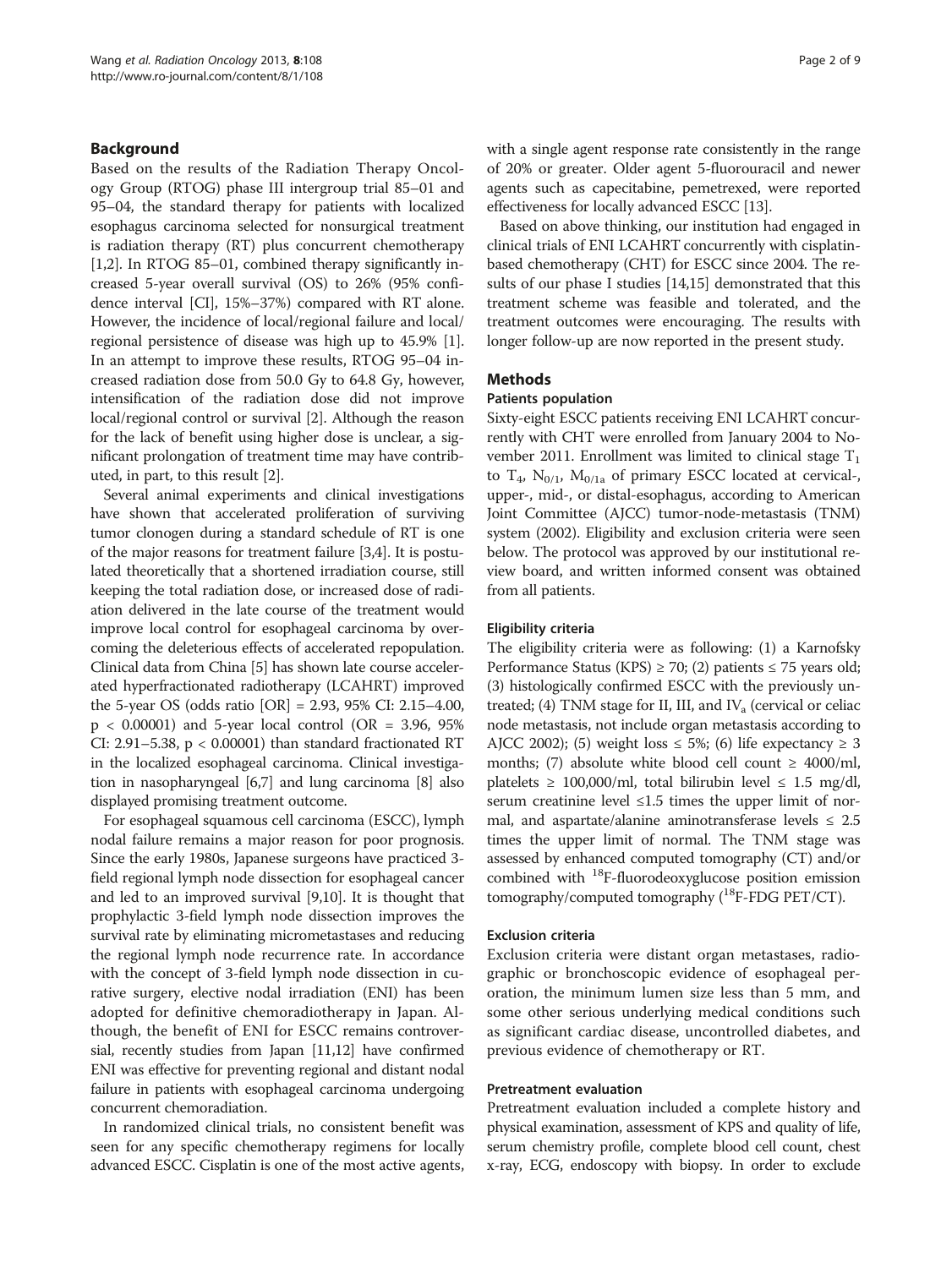patients with distant organ metastases, pretreatment evaluation also included upper gastrointestinal, chest, and abdominal CT scan, bone scan with single photon emission computed tomography, magnetic resonance imaging scan of the brain and neck, or a whole body 18F-FDG PET/CT scan.

# Chemoradiotherapy

Details of LCAHRT were published previously [14,15]. Briefly, the radiation was carried out by 6 MV or 15 MV X-ray using a two-course irradiation schedule: the first course of radiation covered the primary tumors and metastatic regional lymph node(s) and high risk lymph nodal regions (HRLNR), given at 2 Gy per fraction, 5 days a week for a dose of 40 Gy in 20 fractions; the second course of radiation was delivered to the boost volume for an additional dose of 19.6 Gy twice a day in 14 fractions within 7 days using 1.4 Gy per fraction with a 6 h minimal interval between fractions. The total dose delivered of the two-course irradiation would be 59.6 Gy/ 34 fractions in 5.4 weeks. Accelerated radiation (1.4 Gy per fraction) was used in this protocol in an effort to prevent the late toxicities of mormal tissues. The gross tumor volume included primary cancer  $(GTV_p)$  and metastatic lymph nodes  $(GTV_n)$ . The planning target volume (PTV) of the first course (PTV<sub>1</sub>) was defined as  $GTV<sub>p</sub>$  adding a 5 cm margin superiorly and inferiorly and 1 cm laterally, and  $GTV_n$  with a 0.8 cm margin, as well as HRLNR adding a 0.8 cm margin. The PTV of the second course  $(PTV<sub>2</sub>)$  was shortened along the superior and inferior ends of  $GTV_p$  with 3 cm margins, whereas the width of fields remained 1 cm, as well as  $GTV_n$ adding a 0.8 cm margin. However, the HRLNR were spared.

The chemotherapeutic regimens in present study consisted of cisplatin 25 mg/m<sup>2</sup>/day i.v. on days 1-3 plus 5-FU 600 mg/m<sup>2</sup>/24h by continuous infusion on days  $1-5$ or plus capecitabine 1000 mg twice daily with a 12 h interval on days1–14 or plus pemetrexed 400 mg/m<sup>2</sup> on days 1 of a 21-day cycle [14,15]. Two cycles of concurrent chemotherapy were administrated during the process of RT. The choice of chemotherapy regimens for this study was dependent on the economic situation of patients and their voluntary.

# Treatment-related toxicity assessment and follow-up

Treatment-related toxicity assessment was performed at least weekly during treatment, 4 weeks after completion of therapy, every 3 months for 2 years, and every 6 months thereafter using the National Cancer Institute Common Toxicity Criteria (version 3.0). A full history and physical examination, as well as repeat blood work were recorded at these visits. A Spiral CT-scans of the neck, chest, and abdominal were obtained at every follow-

up examination to monitor morphological changes in normal tissue structure with respect to radiation-induced toxicity and to evaluate the status of locoregional and distant disease.

#### End points and statistics

The primary end point for this study was OS. Survival was measured from the beginning of RT until the last follow-up or death. The secondary end points were treatment-related toxicity, and patterns of failure, included local recurrence (primary tumor), regional failure (lymph nodes), locoregional failure (local recurrence plus regional failure) and distant metastasis. The survival analysis was performed by the actuarial Kaplan-Meier method, and differences between the curves were analyzed by using the log-rank test. Analysis of patterns of failure was performed by using crude calculations.

# Results

#### Patient-, tumor- and treatment-related characteristics

Sixty-eight patients (male/female 58/10; cervical/upper/ mid/lower 8/24/27/9) were enrolled in the study. All patients were followed until death or the time of analysis. The age ranged from 40 to 75 years (median, 63 years). The KPS was evaluated as 70–100 (median, 80). Fourteen patients had stage II, 32 stage III, and 22 stage  $IV_a$ . The distribution of TNM stage for enrolled patients from 2004 to 2011 was displayed in Figure 1. Patient-, tumor- and treatment-related characteristics were summarized in Table 1.

# Survival

The median survival was 34.4 months (95% CI 19.1– 49.6 months) for whole group patients, and the 1-, 3-, 5 year OS were 75.5%, 46.5%, 22.7%, respectively (Figure 2).

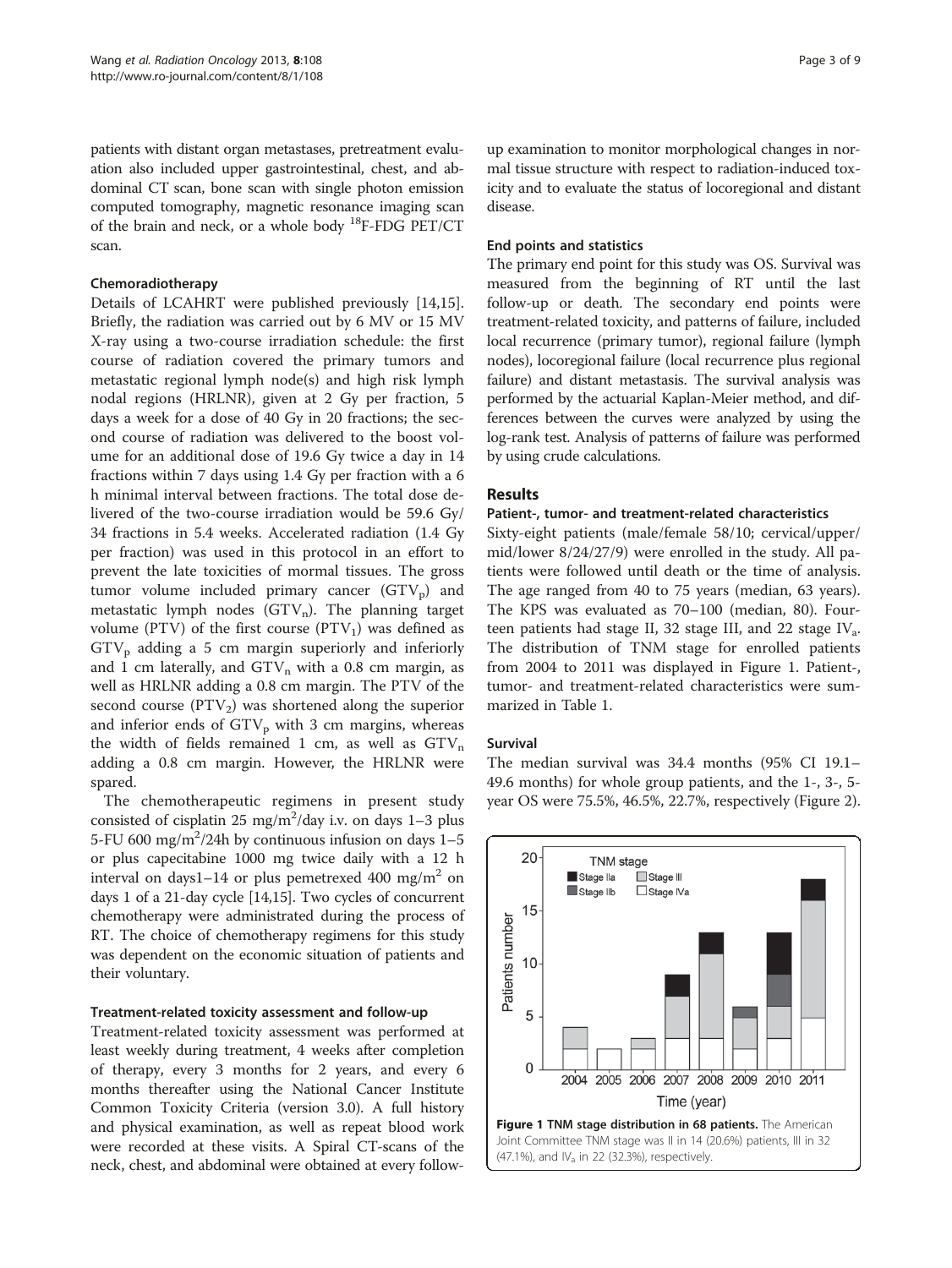|  |                        |  | Table 1 Patient-, tumor- and treatment-related |  |
|--|------------------------|--|------------------------------------------------|--|
|  | <b>characteristics</b> |  |                                                |  |

| <b>Characteristics</b> | No.            | $\%$ |
|------------------------|----------------|------|
| No. of patients        | 68             | 100  |
| Age (years)            |                |      |
| Median                 | 63             |      |
| Range                  | $40 - 75$      |      |
| Gender                 |                |      |
| Male                   | 58             | 85.3 |
| Female                 | 10             | 14.7 |
| Performance status     |                |      |
| KPS 70-80              | 52             | 76.5 |
| KPS 90-100             | 16             | 23.5 |
| AJCC TNM stage         |                |      |
| Stage II <sub>a</sub>  | 10             | 14.7 |
| Stage II <sub>b</sub>  | $\overline{4}$ | 5.9  |
| Stage III              | 32             | 47.1 |
| Stage IV <sub>a</sub>  | 22             | 32.3 |
| Tumor length (cm)      |                |      |
| Median                 | 5.0            |      |
| Range                  | $2.0 - 11.5$   |      |
| Tumor location         |                |      |
| Cervical               | 8              | 11.8 |
| Upper-thoracic         | 24             | 35.3 |
| Mid-thoracic           | 27             | 39.7 |
| Lower-thoracic         | 9              | 13.2 |
| *Regimens              |                |      |
| 5-fluorouracil         | 20             | 29.4 |
| Capecitabine           | 12             | 17.5 |
| Pemetrexed             | 32             | 47.1 |
|                        |                |      |

\* Others treated with cisplatin plus vinorelbineis (1), gemcitabine (1), and docetaxel (2).

For patients with stage II–III, the 1-, 3-, and 5-year OS were 78.6%, 49.4%, and 39.9%, respectively, versus 68.3%, 41.0%, and 15.4% for IVa patients, respectively. The Kaplan-Meier survival curve was presented in Figure 3. The difference in OS among patients with different clinical stages was not statistically significant (Chi-square=0.180, p=0.671). Similar result was also observed among patients receiving different chemotherapy regimens (Chi-square=0.159, p=0.690) (Figure 4).

# Patterns of failure

The crude patterns of failure were listed in Table 2. The incidence of any local recurrence, regional failure, and distant metastasis were 20.6%, 17.6%, and 19.1%, respectively. About twenty-nine percent (20/68) of the patients had local or/and regional disease presenting as the first failure, distant metastases as the first failure occurred in



13 patients. The sites of distant metastases were: liver (4), bone (2), lungs (1), pleura (1), brain (1), and multi-organs (1). Moreover, another three patients developed distant lymph node metastases containing cervical (1), celiac (1), and retroperitoneal (1) parts.

# **Toxicity**

The incidence of grade 3 or higher acute radiation toxicity was seen in Table 3. Esophagitis in Grade 3 was

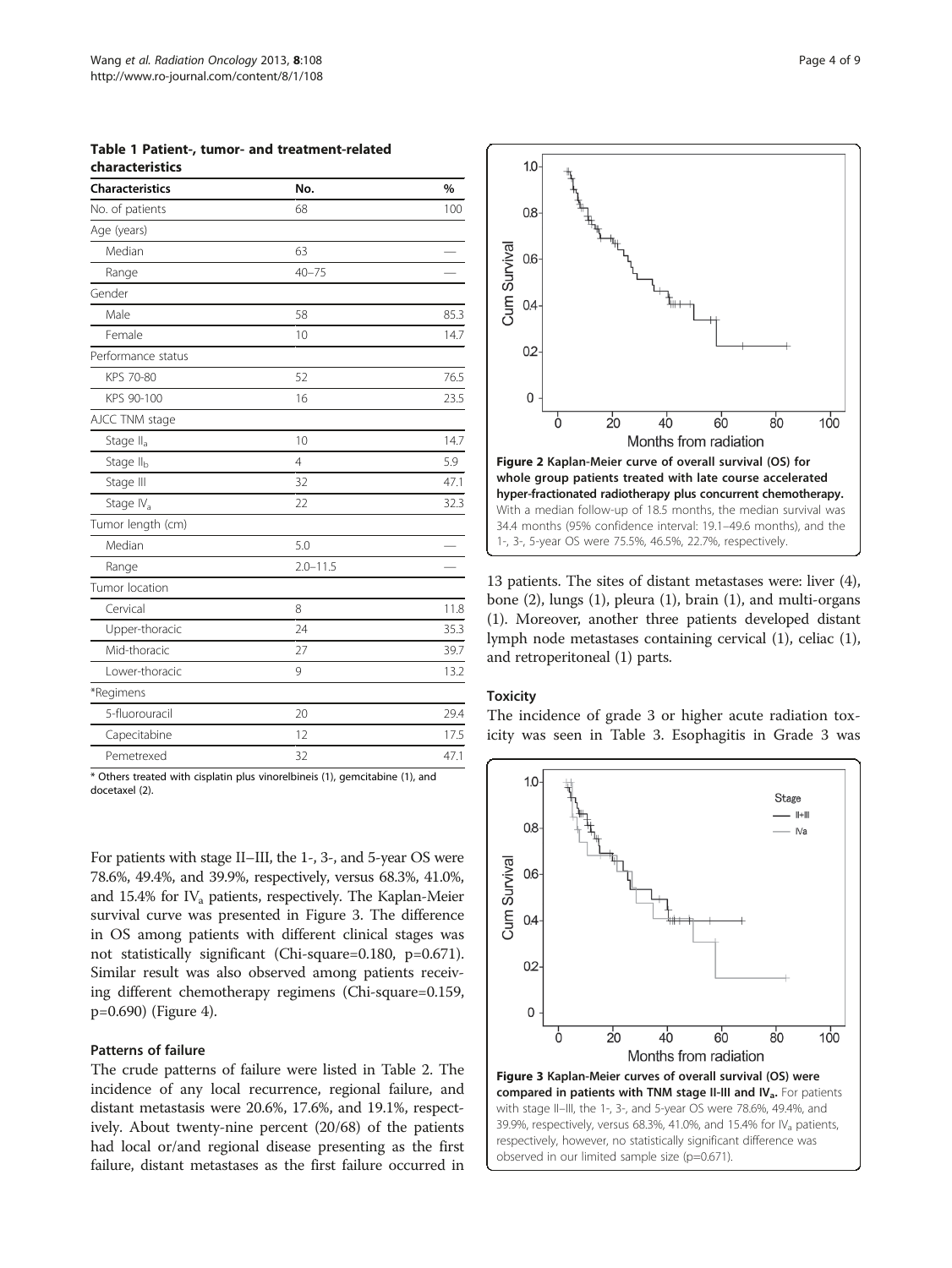$1.0$ 

 $0.8$ 

0.6

 $0.4$ 

Cum Survival



 $02$  $\mathbf 0$  $\frac{1}{2}$ ò 40  $10<sub>0</sub>$  $60$  $80$ Months from radiation Figure 4 Kaplan-Meier curves of overall survival (OS) were compared in patients receiving different chemotherapy regimens. Our data did not show statistically significant difference in OS rates between the three groups (p=0.690).

recorded in 18 patients (26.4%). Leucopenia in grade 3–4 was recorded in 22 patients (32.4%). No patients developed grade 3 and worse lung toxicity (pneumonitis). Treatment-related high-grade  $(\geq 3)$  skin injury and gastrointestinal reaction were observed in 1 and 2 patients, respectively. One patient developed esophageal stenosis in grade 3, and another one had pulmonary fibrosis in grade 3. However, five patients died of late complications as displayed in Table 4, including gastrointestinal hemorrhage (4.4%) and esophagus fistula (2.9%).

# **Discussion**

ESCC remains one of the most lethal carcinomas in China. The poor survival is mainly related to the advanced stages at diagnosis. The optimal management for locally advanced disease remains controversial. Surgery or RT alone is associated with a poor survival, usually less than 10% at 5 years [16]. Randomized studies [1,2] have demonstrated the survival advantage of concurrent

|  |  | <b>Table 2 Patterns of failure</b> |  |  |
|--|--|------------------------------------|--|--|
|--|--|------------------------------------|--|--|

| <b>Patterns of failure</b>                   | No. | $\%$ |
|----------------------------------------------|-----|------|
| Local recurrence only                        | 8   | 11.8 |
| Regional failure only                        | 6   | 8.8  |
| Locoregional failure                         | 4   | 5.9  |
| Distant lymph node metastases only           | ζ   | 4.4  |
| Distant organ metastasis only                | 8   | 11.8 |
| Locoregional failure plus distant metastasis | 2   | 2.9  |
| Dead of complication                         | 5   | 7.4  |
| Other diseases                               | 4   | 5.9  |
| Unknown                                      | ζ   |      |

chemoradiotherapy compared with RT alone for patients with squamous cell or adenocarcinoma of the esophagus. Although concurrently administered chemotherapy acts as a promoter of the locoregional effects of RT, the locoregional control remains unsatisfactory in RTOG 85–01 trail [1]. Dose escalation trial by RTOG 94–05 failed to improve the locoregional control as well [2]. It may thus be concluded that by simply increasing the local radiation dose cannot easily convert to survival benefits for esophageal carcinoma patients. Therefore, many efforts have been made to explore the more reasonable treatment schedules based on this thinking and understanding to radiobiology.

From last two decades, a further increase in localregional tumor control may be expected by augmenting radiation effects by altering fractionation schedule, because rapid tumor clonogen repopulation during treatment seems to be a cause of poor prognosis for cancer patients. One phase II study from Japan showed a promising result for ESCC patients treated with accelerated hyperfractionated RT plus 5-fluorouracil/cisplatin chemotherapy [17]. In China, Shi and their teams [18] initiated the study of LCAHRT for ESCC treatment, and yielded very encouraging results. Comparing with conventional fractionation (CF), the 5-year survival (34% versus 15%) and local control (55% versus 21%) were markedly improved with the LCAHRT regime. Henceforth, unremitting results from randomized and retrospective trials came out [19-23]. Recently, three independent meta-analysis from China strengthened the evidence of therapeutically beneficial of LCAHRT compared with CF for esophageal carcinoma [5,24,25].

Because of unique geographical and pathologic features of esophageal carcinomas in China, furthermore, esophageal carcinomas tend to spread axially to regional lymphatics, producing morbidity and mortality from locoregional effects [1]. Based on the previous studies [9,10], we supposed that elective HRLNR irradiation might be associated with lower nodal failure in advanced stage ESCC, and this hypothesis was supported by recent studies from Asian [11,12,26]. From another point of view, considering of high incidence of nodal failure in combined modality therapy, chemotherapy seems to play a limited role in preventing locoregional or distant nodal failure. Omitting ENI may be not reasonable for locally advanced stage ESCC patients, especially if the primary tumor located in lymphatic-rich regions [27] and PET/CT could not be incorporated in the planning of radiotherapy [28].

Previous study designed by Zhao et al. [22] enrolled 54 cases of local advanced stage ESCC with clinical stage  $T_{1-4}N_{0-1}M_0$  treated with LCAHRT (41.4Gy/23 fractions followed by 27Gy/18 fractions with 1.5Gy per fraction, twice a day) and 2 cycles of concurrent chemotherapy with cisplatin  $(25 \text{ mg/m}^2/\text{day days 1-3})$  plus 5-FU (600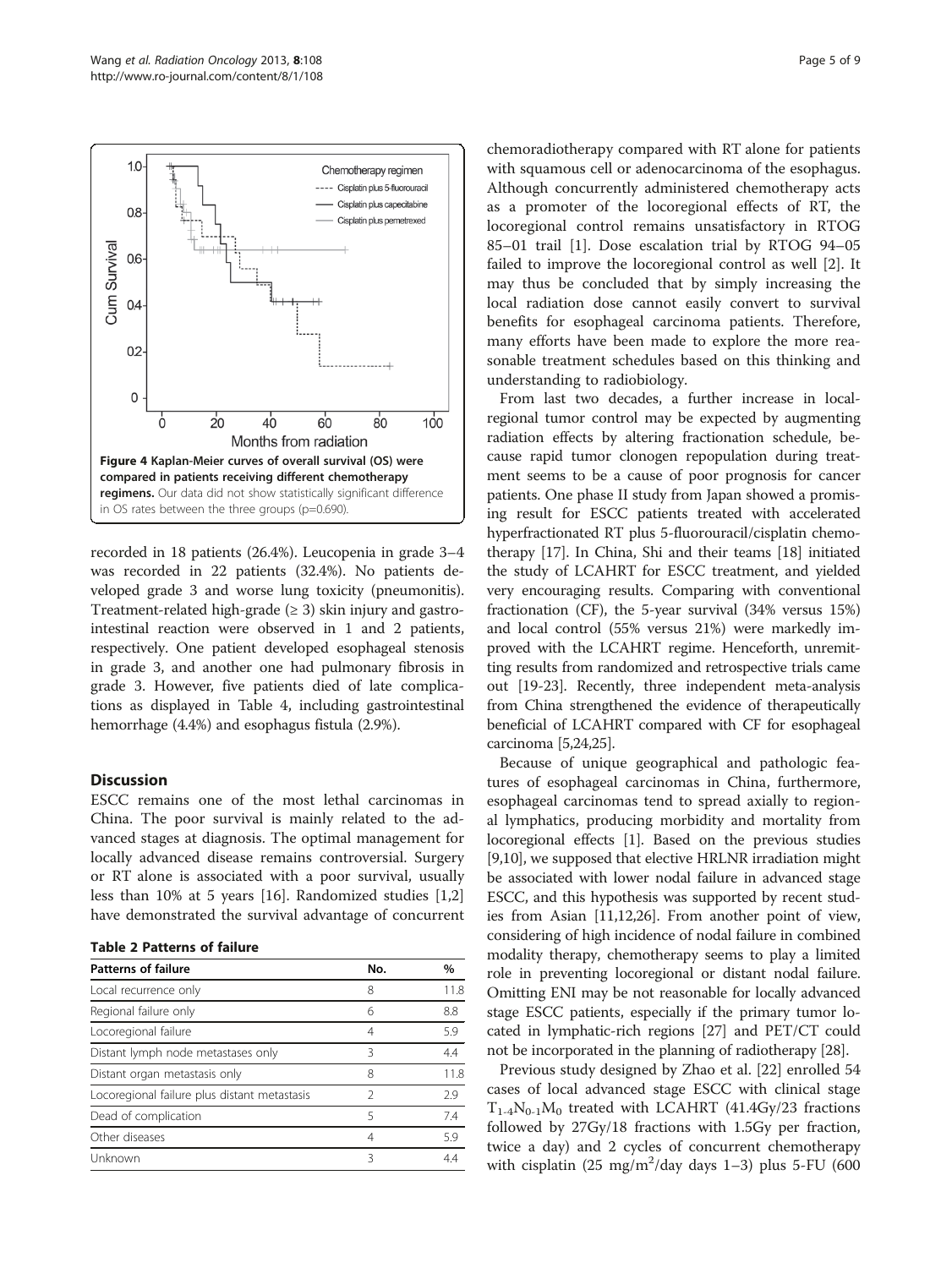| <b>Treatment-related toxicity</b> | Grade 0-1  | Grade 2    | Grade 3     | Grade 4     | Grade 5     |
|-----------------------------------|------------|------------|-------------|-------------|-------------|
| Acute toxicity                    |            |            |             |             |             |
| Lung                              | 67 (98.5%) | $1(1.5\%)$ | $\mathbf 0$ | 0           | $\mathbf 0$ |
| Esophagus                         | 29 (42.7%) | 21 (30.9%) | 18 (26.4%)  | 0           | $\Omega$    |
| Skin                              | 67 (98.5%) | 0          | $1(1.5\%)$  | 0           | $\mathbf 0$ |
| Hematologic                       |            |            |             |             |             |
| Hemoglobin                        | 60 (88.2%) | $3(4.4\%)$ | 4 (5.9%)    | $1(1.5\%)$  | $\circ$     |
| Leucopenia                        | 20 (29.4%) | 26 (38.2%) | 20 (29.4%)  | $2(2.9\%)$  | 0           |
| Neutropenia                       | 53 (77.9%) | $3(4.4\%)$ | 12 (17.7%)  | 0           | $\mathbf 0$ |
| Thrombocytopenia                  | 48 (70.6%) | 13 (19.1%) | 5(7.4%)     | $2(2.9\%)$  | $\mathbf 0$ |
| Gastrointestinal                  | 57 (83.8%) | 9 (13.2%)  | $2(2.9\%)$  | 0           | $\mathbf 0$ |
| Late toxicity                     |            |            |             |             |             |
| Lung                              | 64 (94.1%) | $3(4.4\%)$ | $1(1.5\%)$  | $\mathbf 0$ | $\mathbf 0$ |
| Esophagus                         | 61 (89.7%) | $4(5.9\%)$ | 1(1.5%)     | 0           | $2(2.9\%)$  |
| Heart                             | 66 (97.1%) | $2(2.9\%)$ | $\mathbf 0$ | 0           | $\Omega$    |

Table 3 Treatment-related toxicity

 $\text{mg/m}^2/\text{day}$  days 1–3). And they reported the median survival was 30.8 months (95%CI, 17.6–44.1 months), Survival rates at 1, 3, and 5 years were 67%, 44%, and 40%, respectively. Twenty-six percent (14/54) of patients had locoregional disease presenting as the first failure, and distant metastases as the first failure occurred in 24% (13/54). In our study, 40Gy/20 fractions delivered to primary and metastatic regional tumor(s) and HRLNR, and additional 19.6Gy/14 fractions in 1.4Gy per fraction, twice a day, were given to the boost volume. Cisplatin-based chemotherapy concurrently administered during the RT course. Our regimen improved median survival time from 30.8 to 34.4 months, and the OS at 1-, 3-year improved from 67%, 44% to 75.5%, 46.5%, respectively. However, this trend was not observed at 5-year (40% vs. 22.7%). It should be noticed that approximately 32.3% of the population consisted of stage  $IV_a$  cases, and 46% of eligible patients were enrolled between 2010 and 2011 (Figure 1) in our study, which may partially explain the relatively poor 5-year OS. By subgroup analysis, for patients with stage II–III, the 5-year OS reached to 39.9%, which was similar to the results of Zhao et al. [22]. Despite the study cohort consisted of a high proportion of patients with stage  $IV_a$ , this regimen was associated with only twenty-nine percent of local or/and regional failure and nineteen percent of distant metastases. Previous studies (Table 5) focusing

Table 4 Treatment-related complications

| <b>Complications</b>              | N٥ | % |
|-----------------------------------|----|---|
| Upper-gastrointestinal hemorrhage |    |   |
| Esophagus-tracheal fistula        |    |   |

on LCAHRT regimen reported the patterns of failure from local/locoregional failure and distant metastasis were 12.5–41.8% and 15.4–34.9%, respectively [18-23] in patients with TNM stage limited to I–III.

Regarding tolerance in our study, high-grade  $(≥3)$  acute esophagitis and leucopenia were seen in 26.4% and 32.4% of patients, respectively. Similar findings were reported by Zhao et al. [22]. The higher rates of acute toxicities may be related to this treatment scheme. Our approach allowed us to avoid potential micrometastasis of lymphatics, nevertheless, it was gained at the expense of early toxicities. Therefore, how to minimize the damage to the sensitive normal tissues within irradiated fields without sparing cancer is a big challenge. Recent innovation of RT technology has made it possible to use sophisticated rotational intensity-modulated RT. This can deliver intensified radiation doses to the tumor while minimizing the doses to the normal tissues [29]. Acceleration of radiation treatment involves the delivery of the target dose in less time, and is analogous to the concept of dose-intensity in the delivery of cytotoxic chemotherapy. In order to prevent late toxicity, we reduced the dosage of per fraction (1.4Gy per fraction twice day). The interval between daily fractions (typically  $\geq 6$  hours) provides normal tissues with time to repair sublethal radiation damage, which may be responsible for the lower rate of late lung toxicity in our study. Notably, treatment-related upper-gastrointestinal hemorrhage (4.4%) and esophagus-tracheal fistula (2.9%) were relatively higher, which should be paid much attention. Although the reason for the higher incidence of such complications was unknown, we suspected that it might be association with advanced T stage in our cohort of patients.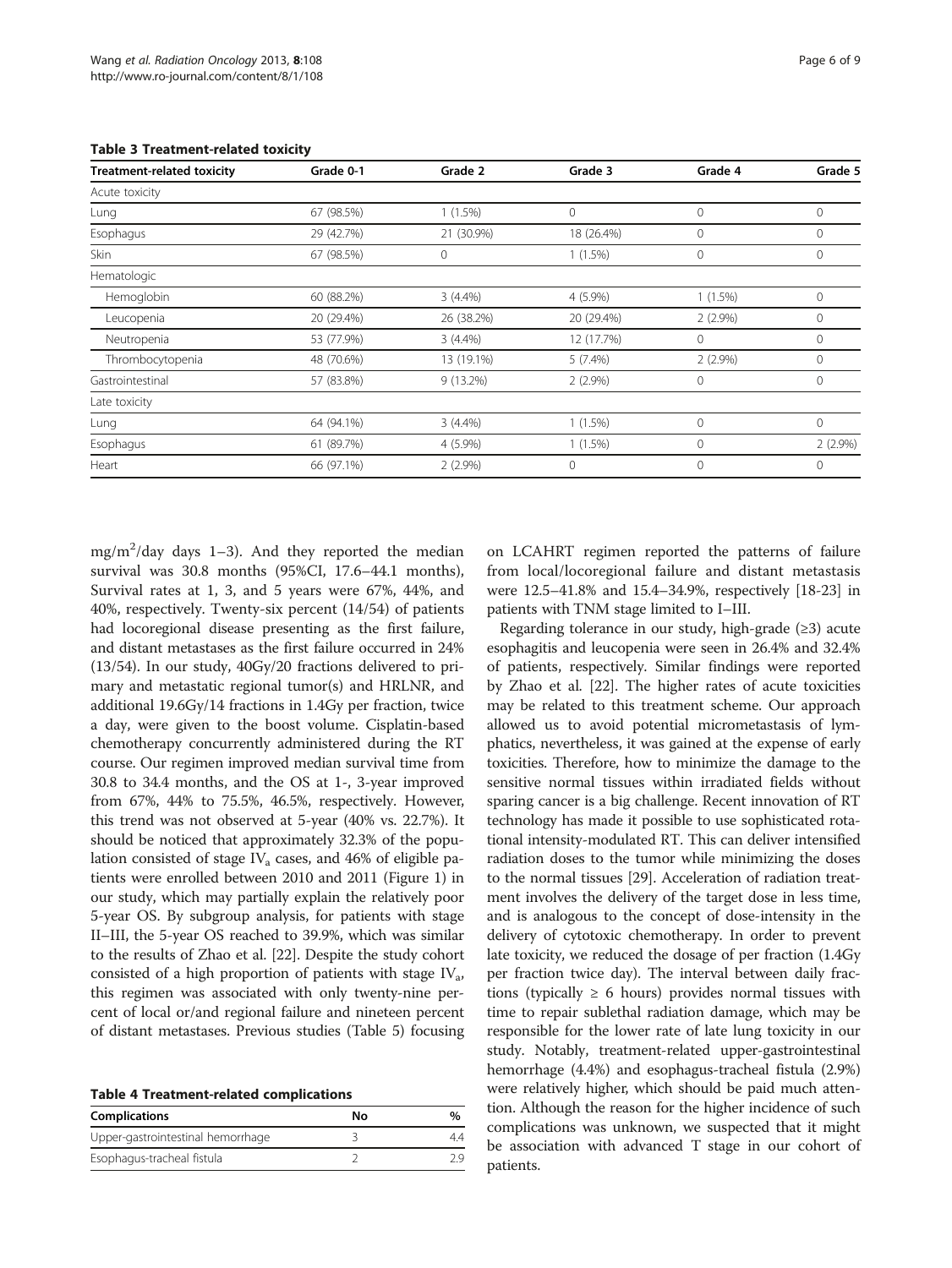| <b>First author</b> | Study         | No. of patients | TNM stage             | <b>Treatment scheme</b>                              | Overall survival | Locol control | <b>Treatment failure</b> | Toxicity (Grade $\geq$ 3) |
|---------------------|---------------|-----------------|-----------------------|------------------------------------------------------|------------------|---------------|--------------------------|---------------------------|
| Shi XH [18]         | Prospective   | 43              | $T_{1-4}N_{0-1}M_{0}$ | 41.4Gy/23fx followed by 27Gy/18fx                    | 5-year 34%       | 5-year 55%    | LR 41.8% (18/43)         | PI 27.9% (12/43)          |
|                     |               |                 |                       | with 1.5Gy, bid                                      |                  |               | DM 18.6% (8/43)          | EI 34.9% (15/43)          |
| Wang Y [19]         | Prospective   | 52              | $T_{1-4}N_{0-1}M_{0}$ | 41.4Gy/23fx followed by 27Gy/18fx                    | 1-year 80.0%     | 1-year 80.7%  | LRF 13.5% (7/52)         | PI 3.8% (2/52)            |
|                     |               |                 |                       | with 1.5Gy, bid                                      |                  |               |                          | EI 9.6% (5/52)            |
|                     |               |                 |                       |                                                      | 3-year 41.2%     | 3-year 57.1%  | DM 15.4% (8/52)          | ES 1.9 % (1/52)           |
|                     |               |                 |                       |                                                      |                  |               |                          | PF 0% (0/48)              |
|                     |               |                 |                       |                                                      |                  |               |                          | EH 3.8% (2/52)            |
| Zhao KL [20]        | Retrospective | 56              | $T_{1-2}N_0M_0$       | 41.4Gy/23fx followed by 27Gy/18fx<br>with 1.5Gy, bid | 1-year 90.9%     | 1-year 90.9%  | LR 12.5% (7/56)          | PI 5.4 % (3/56)           |
|                     |               |                 |                       |                                                      | 3-year 54.6%     | 3-year 84.5%  | DM 21.4% (12/56)         | EI 10.7 % (6/56)          |
|                     |               |                 |                       |                                                      |                  |               |                          | ES 1.8 % (/56)            |
|                     |               |                 |                       |                                                      | 5-year 47.8 %    | 5-year 84.5 % |                          | PF 1.8 % (/56)            |
| Zhao KL [21]        | Retrospective | 201             | $T_{1-4}N_{0-1}M_0$   | 41.4Gy/23fx followed by 27Gy/18fx                    | 1-year 73%,      | 1-year 77%    | LRF 38.4% (77/201)       | EI 15.4% (31/201)         |
|                     |               |                 |                       | with 1.5Gy, bid                                      |                  |               |                          | PI 7.0% (14/201)          |
|                     |               |                 |                       |                                                      | 3-year 34%,      | 3-year 58%    | DM 34.9% (70/201)        | EF 0.5% (1/201)           |
|                     |               |                 |                       |                                                      | 5-year 26%       | 5-year 56%    |                          |                           |
| Zhao KL [22]        | Prospective   | 54              | $T_{1-4}N_{0-1}M_{0}$ | 41.4Gy/23fx followed by 27Gy/18fx with 1.5Gy,        | 1-year 67%,      | 1-year 84%    | LRF 25.9% (14/54)        | EI 24.1% (13/54)          |
|                     |               |                 |                       | bid Plus ≥2 cycles of CHT with cisplatin+5-FU        |                  |               |                          | PI 5.5% (3/54)            |
|                     |               |                 |                       |                                                      | 3-year 44%,      | 3-year 74%    |                          | PF 14.8% (8/54)           |
|                     |               |                 |                       |                                                      | 5-year 40%       | 5-year 67%    | DM 24% (13/54)           | ES 3.7% (2/54)            |
| Wang JH [23]        | Prospective   | 48              | $T_{1-4}N_{0-1}M_0$   | 40Gy/20fx followed by 21-27 Gy/14-18fx               | 1-year 79.2%     | 1-year 81.3%  | LR 35.4% (17/48)         | PI 33.33% (16/48)         |
|                     |               |                 |                       | with 1.5Gy, bid                                      |                  |               |                          | EI 27.1% (13/48)          |
|                     |               |                 |                       |                                                      | 3-year 43.8%     | 3-year 50.0%  | DM 16.7% (8/48)          | ES 14.6% (7/48)           |
|                     |               |                 |                       |                                                      |                  |               |                          | PF 0% (0/48)              |

Table 5 Survival and toxicities of patients undergoing late course accelerated hyper-fractionated radiotherapy for esophageal squamous cell carcinoma

Note: distant metastasis–DM; local recurrence–LR; locoregional failure–LRF; esophagitis–EI; pneumonitis–PI; pulmonary fibrosis–PF; esophageal stenosis–ES; esophageal hemorrhage–EH; esophagus fistula–EF; fractions– fx; twice a day–bid; concurren chemotherapy–CHT.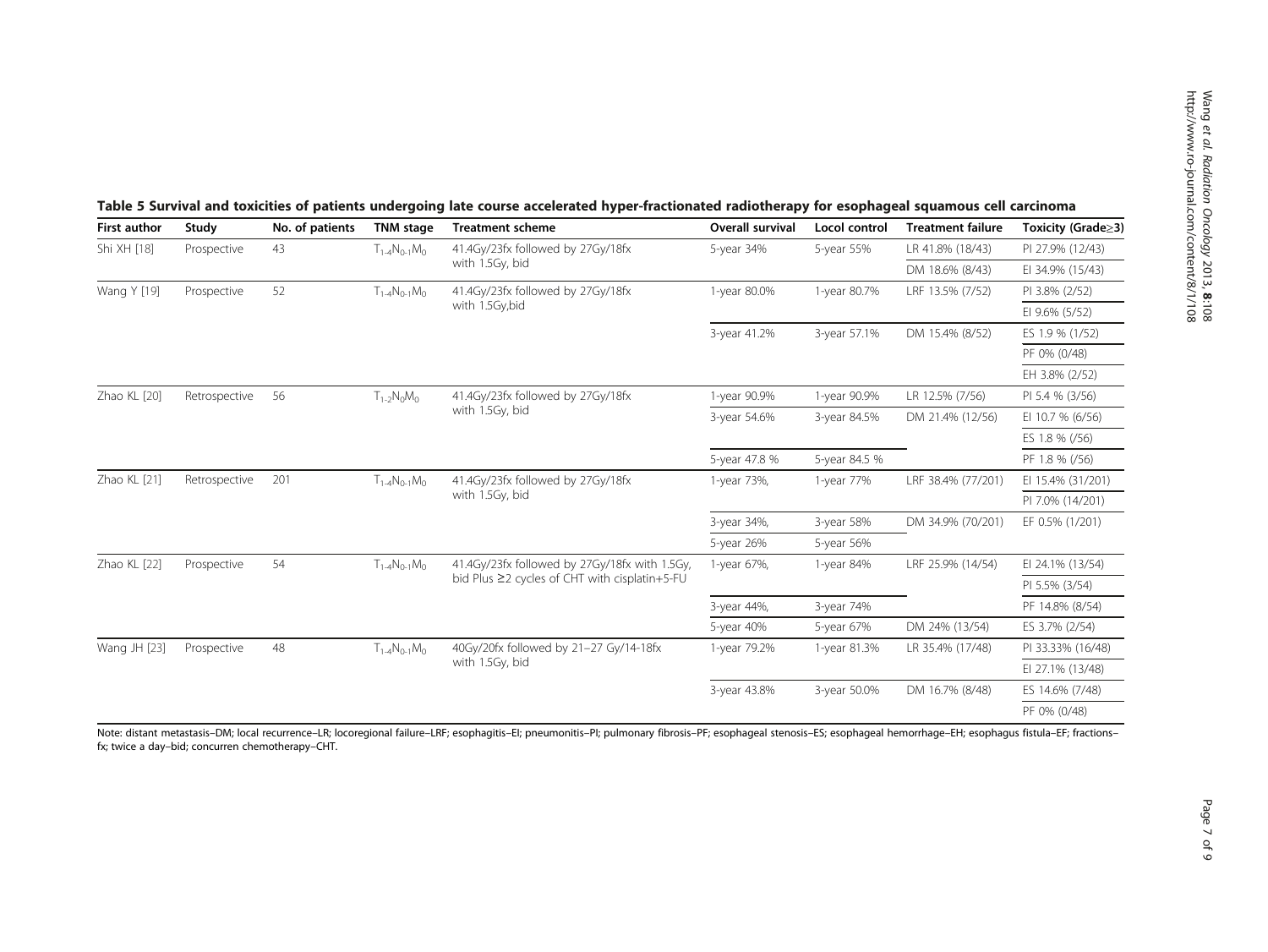Several strengths and limitations should be noted. This was a single center study with a relatively small sample size, which may limit the generalizability of our findings. This study cohort consisted of a higher proportion of stage  $IV_a$  who had worse prognosis. Moreover, a variety of cisplatin-based chemotherapy regimens were enrolled, although OS rate was not associated with combined regimens. The chemotherapy agents are usually 5-fluorouracil and cisplatin. Recently, capecitabine and pemetrexed have been introduced in phase I and II trials and the preliminary results are promising [13]. Therefore, how to best combine chemotherapy and accelerated radiotherapy regimens to maximize local control and survival is an important question. Further trials and observation confirming the efficiency of LCAHRT concurrently with these chemotherapy regimens are still needed. At last, this accelerated radiation scheme is broadly used as a standard treatment for locally advanced ESCC and non-small cell lung cancer in China, however, has not met with widespread clinical acceptance in the United States or Europe probably because of higher acute toxicity, and the use of twice fractions per day.

In conclusion, this phase II study with limited number of patients demonstrated that ENI LCAHRT concurrently with CHT was generally tolerated, and the treatment outcome was satisfactory. Although these results by this interim analysis were not sufficient to confirm the impact on ESCC treatment with this regimen, the results in our cohort patients with a higher proportion of advanced stage were compared favorably with those of previous studies. Further observation with longer time follow up and randomized phase III trial is currently underway.

#### Abbreviations

LCAHRT: Late course accelerated hyper-fractionated radiotherapy; ESCC: Esophageal squamous cell carcinoma; ENI: Elective lymph node irradiation.

#### Competing interests

The authors declare that they have no competing interest.

#### Authors' contributions

DW, JY and MS carried out the manuscript writing; JZ participated in statistical analysis; BL and LZ conceived and designed this study; HG, TZ, YW, WH, ZW, HL, and ZZ helped to collect data. All authors read and approved the final manuscript.

#### Acknowledgment

This work was supported in part by 30670617 from National Nature Science Foundation of China and 2007HZ102 from Medicine and Public Health Project of Shandong Province.

#### Author details

<sup>1</sup>Department of Radiation Oncology, Shandong Cancer Hospital, Shandong Academy of Medical Sciences, Jinan, China. <sup>2</sup>Department of Gastroenterology, Qidu Hospital affiliated to Qingdao Medical College, Zibo, China. <sup>3</sup> Jinan Central Hospital affiliated to Shandong University, Jinan, China.

Received: 3 October 2012 Accepted: 23 April 2013 Published: 2 May 2013

#### References

- 1. Cooper JS, Guo MD, Herskovic A: Chemoradiotherapy of locally advanced esophageal cancer: long-term follow-up of a prospective randomized trial (RTOG 85–01). Radiation Therapy Oncology Group. JAMA 1999, 281:1623–1627.
- 2. Minsky BD, Pajak TF, Ginsberg RJ: INT 0123 (Radiation Therapy Oncology Group 94–05) phase III trial of combined-modality therapy for esophageal cancer: high-dose versus standard-dose radiation therapy. J Clin Oncol 2002, 20:1167–1174.
- 3. Fowler JF, Lindstrom MJ: Loss of local control with prolongation in radiotherapy. Int J Radiat Oncol Biol Phys 1992, 23:457–467.
- 4. Withers HR, Taylor JM, Maciejewski B: The hazard of accelerated tumor clonogen repopulation during radiotherapy. Acta Oncol 1988, 27:131–146.
- 5. Zhang YW, Chen L, Bai Y: Long-term outcomes of late course accelerated hyper-fractionated radiotherapy for localized esophageal carcinoma in Mainland China: a meta-analysis. Dis Esophagus 2011, 24:495–501.
- 6. Pan ZQ, He XY, Guo XM: A Phase III Study of Late Course Accelerated Hyperfractionated Radiotherapy Versus Conventionally Fractionated Radiotherapy in Patients With Nasopharyngeal Carcinoma. Am J Clin Oncol 2012, 35:600–605.
- 7. He XY, Liu TF, He SQ: Late course accelerated hyperfractionated radiotherapy of nasopharyngeal carcinoma (LCAF). Radiother Oncol 2007, 85:29–35.
- 8. Chen M, Chen YY, Bao Y: Neoadjuvant chemotherapy followed by late-course accelerated hyperfractionated radiation therapy for locally advanced non-small-cell lung cancer: long-term results of a phase I/II clinical trial. Clin Lung Cancer 2005, 6:304–309.
- 9. Akiyama H, Tsurumaru M, Udagawa H: Radical lymph node dissection for cancer of the thoracic esophagus. Ann Surg 1994, 220:364–372. discussion 372–373.
- 10. Kato H, Watanabe H, Tachimori Y: Evaluation of neck lymph node dissection for thoracic esophageal carcinoma. Ann Thorac Surg 1991, 51:931–935.
- 11. Onozawa M, Nihei K, Ishikura S: Elective nodal irradiation (ENI) in definitive chemoradiotherapy (CRT) for squamous cell carcinoma of the thoracic esophagus. Radiother Oncol 2009, 92:266–269.
- 12. Yamashita H, Okuma K, Wakui R: Details of recurrence sites after elective nodal irradiation (ENI) using 3D-conformal radiotherapy (3D-CRT) combined with chemotherapy for thoracic esophageal squamous cell carcinoma–a retrospective analysis. Radiother Oncol 2011, 98:255–260.
- 13. Jatoi A, Soori G, Foster NR: Phase II study of preoperative pemetrexed, carboplatin, and radiation followed by surgery for locally advanced esophageal cancer and gastroesophageal junction tumors. J Thorac Oncol 2010, 5:1994–1998.
- 14. Li BS, Gong HY, Huang W: Phase I study of concurrent selective lymph node late course accelerated hyper-fractionated radiotherapy and pemetrexed, cisplatin for locally advanced esophageal squamous cell carcinoma. Dis Esophagus 2011, 24:251–257.
- 15. Li BS, Zhou T, Wang ZT: Phase I study of concurrent selective lymph node late course accelerated hyper-fractionated radiotherapy and Capecitabine, Cisplatin for locally advanced esophageal squamous cell carcinoma. Radiother Oncol 2009, 93:458–461.
- 16. Nguyen NP, Leonardo JM, Karlsson U: Preoperative chemotherapy and radiation for advanced esophageal carcinoma: comparison between once a day radiation and hyperfractionation, a single-institution experience. Am J Clin Oncol 2002, 25:358–364.
- 17. Jeremic B, Shibamoto Y, Acimovic L: Accelerated hyperfractionated radiation therapy and concurrent 5-fluorouracil/cisplatin chemotherapy for locoregional squamous cell carcinoma of the thoracic esophagus: a phase II study. Int J Radiat Oncol Biol Phys 1998, 40:1061-1066.
- 18. Shi XH, Yao W, Liu T: Late course accelerated fractionation in radiotherapy of esophageal carcinoma. Radiother Oncol 1999, 51:21–26.
- 19. Wang Y, Shi XH, He SQ: Comparison between continuous accelerated hyperfractionated and late-course accelerated hyperfractionated radiotherapy for esophageal carcinoma. Int J Radiat Oncol Biol Phys 2002, 54:131–136.
- 20. Zhao KL, Wang Y, Shi XH: Late course accelerated hyperfractionated radiotherapy for clinical T1-2 esophageal carcinoma. World J Gastroenterol 2003, 9:1374–1376.
- 21. Zhao KL, Shi XH, Jiang GL: Late-course accelerated hyperfractionated radiotherapy for localized esophageal carcinoma. Int J Radiat Oncol Biol Phys 2004, 60:123–129.